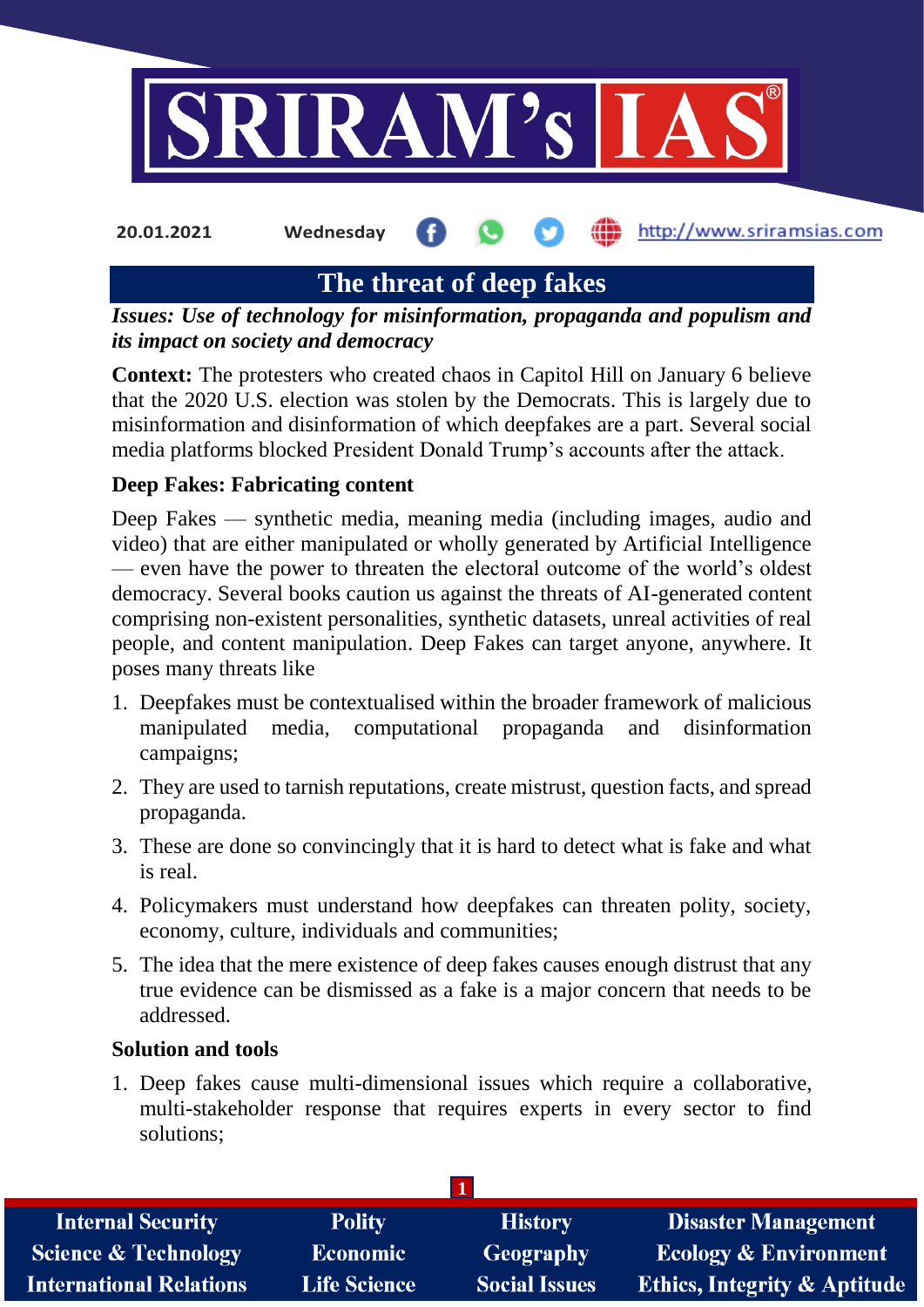

- the http://www.sriramsias.com **20.01.2021 Wednesday**
- 2. detecting deep fakes is hard; journalists need tools to scrutinise images, video and audio recordings for which they need training and resources;
- 3. Existing laws are clearly inadequate to safeguard individuals and entities against deepfakes. Only AI-generated tools can be effective in detection.
- 4. Need new law to regulate intermediaries like Facebook, WhatsApp etc.
- 5. As innovation in deep fakes gets better, AI-based automated tools must be invented accordingly.
- 6. Blockchains are robust against many security threats and can be used to digitally sign and affirm the validity of a video or document. Educating media users about the capabilities of AI algorithms could help.

### **Indian Situation and legal paradigm**

- 1. India also faces the same problem. So far, it has not enacted any specific legislation to deal with deep fakes, though there are some provisions in the Indian Penal Code that criminalise certain forms of online/social media content manipulation.
- 2. The Information Technology Act, 2000 covers certain cybercrimes. But this law and the Information Technology Intermediary Guidelines (Amendment) Rules, 2018 are inadequate to deal with content manipulation on digital platforms. The guidelines stipulate that due diligence must be observed by the intermediate companies for removal of illegal content.
- 3. In 2018, the government proposed rules to curtail the misuse of social networks. Social media companies voluntarily agreed to take action to prevent violations during the 2019 general election.
- 4. The Election Commission issued instructions on social media use during election campaigns. But reports show that social media platforms like WhatsApp were used as "vehicles for misinformation and propaganda" by major political parties during the election.

### **Way Forward**

- 1. Adopt European best practices of the General Data Protection Regulation (GDPR)
- 2. Enforce intermediaries responsibility in Hate speech, Deep fakes etc

| <b>Internal Security</b>        | <b>Polity</b>       | <b>History</b>       | <b>Disaster Management</b>              |  |  |
|---------------------------------|---------------------|----------------------|-----------------------------------------|--|--|
| <b>Science &amp; Technology</b> | <b>Economic</b>     | <b>Geography</b>     | <b>Ecology &amp; Environment</b>        |  |  |
| <b>International Relations</b>  | <b>Life Science</b> | <b>Social Issues</b> | <b>Ethics, Integrity &amp; Aptitude</b> |  |  |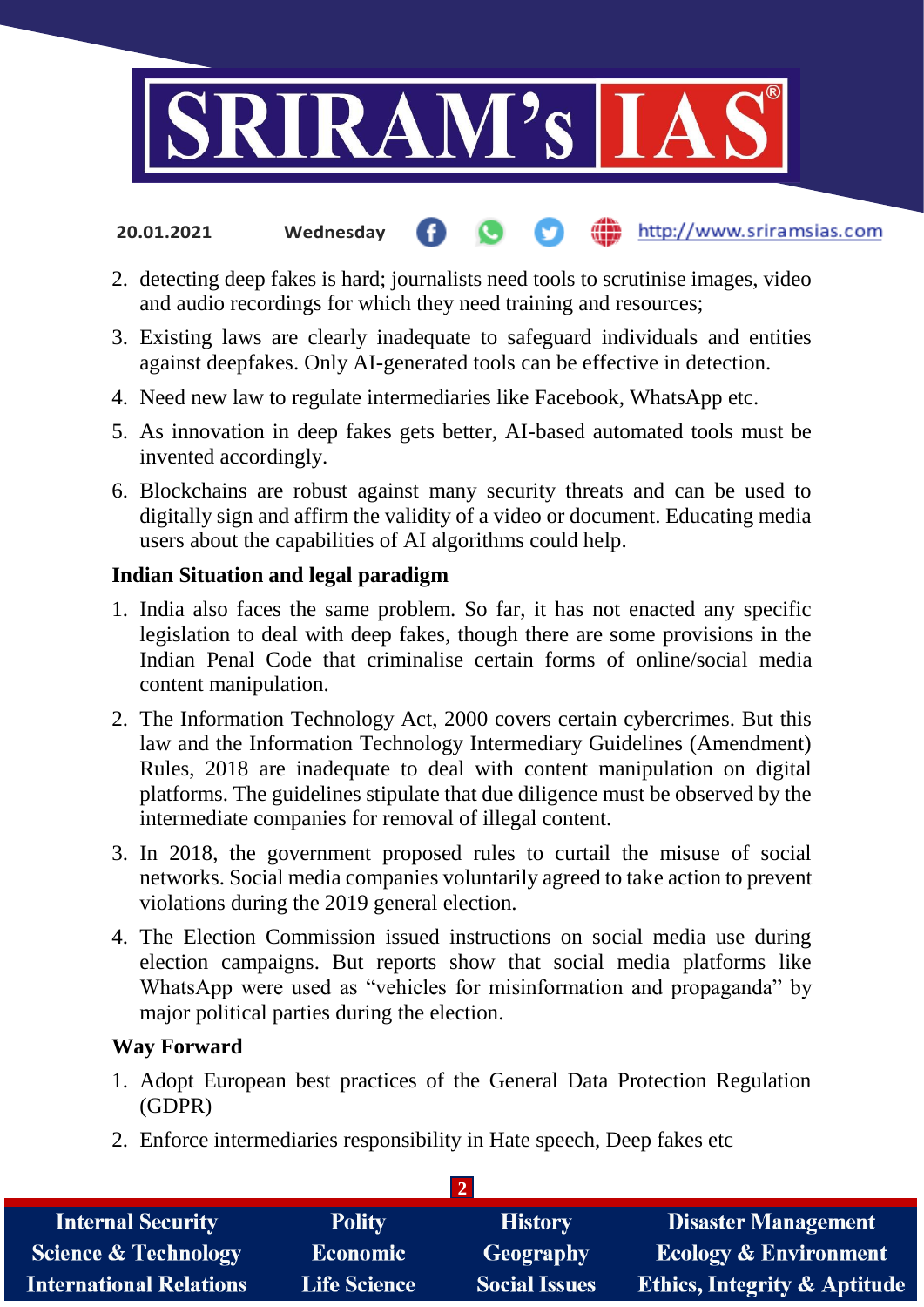

http://www.sriramsias.com

#### **20.01.2021 Wednesday**

3. A dedicated high tech agency and Cyber force to deal with the issue

- 4. Promote fact check websites
- 5. Include politically motivated Deep fakes in Electoral Corrupt Practices
- 6. Actions on Fake News by regular media houses

# **A stress test for American democracy**

*Issues: misinformation, propaganda and populism as threats to democracy*

**Context:** 6th Jan incident at Capitol Hill is a grim reminder that democracy, however deeply rooted, can't be taken for granted and needs constant nurturing and protection to prevent its descent into populism and mobocracy. One can draw parallels with India.

### **A polarising election**

The 2020 election was the most polarising one the U.S. has seen and what happened on January 6 was its reflection. The certification of the results by Congress will get Mr Trump out of the White House but Trumpism will be a tougher challenge to deal with.

### **Trumpism**

Trumpism is a term for the political ideology, style of governance, political movement and set of mechanisms for acquiring and keeping power that is associated with the 45th United States president, Donald Trump, and his political base. It is an American political version of the far-right, national populist sentiment seen in multiple nations worldwide in the late 2010s and holds aspects of illiberal democracy. It is particularly against Globalization thus has global ramifications also.

Purging America of Trumpism will not be easy, especially if Mr Trump does plan to run again in 2024. That is why there is talk of invoking the 14th Amendment provisions by which a simple majority in Congress can bar Mr Trump from running for any federal office.

## **Populism and social media**

Somewhat belatedly, Twitter and Facebook removed Mr Trump's accounts along with a number of other right-leaning platforms. This has led to legitimate

| <b>Internal Security</b>        | <b>Polity</b>       | <b>History</b>       | <b>Disaster Management</b>              |
|---------------------------------|---------------------|----------------------|-----------------------------------------|
| <b>Science &amp; Technology</b> | Economic            | Geography            | <b>Ecology &amp; Environment</b>        |
| <b>International Relations</b>  | <b>Life Science</b> | <b>Social Issues</b> | <b>Ethics, Integrity &amp; Aptitude</b> |